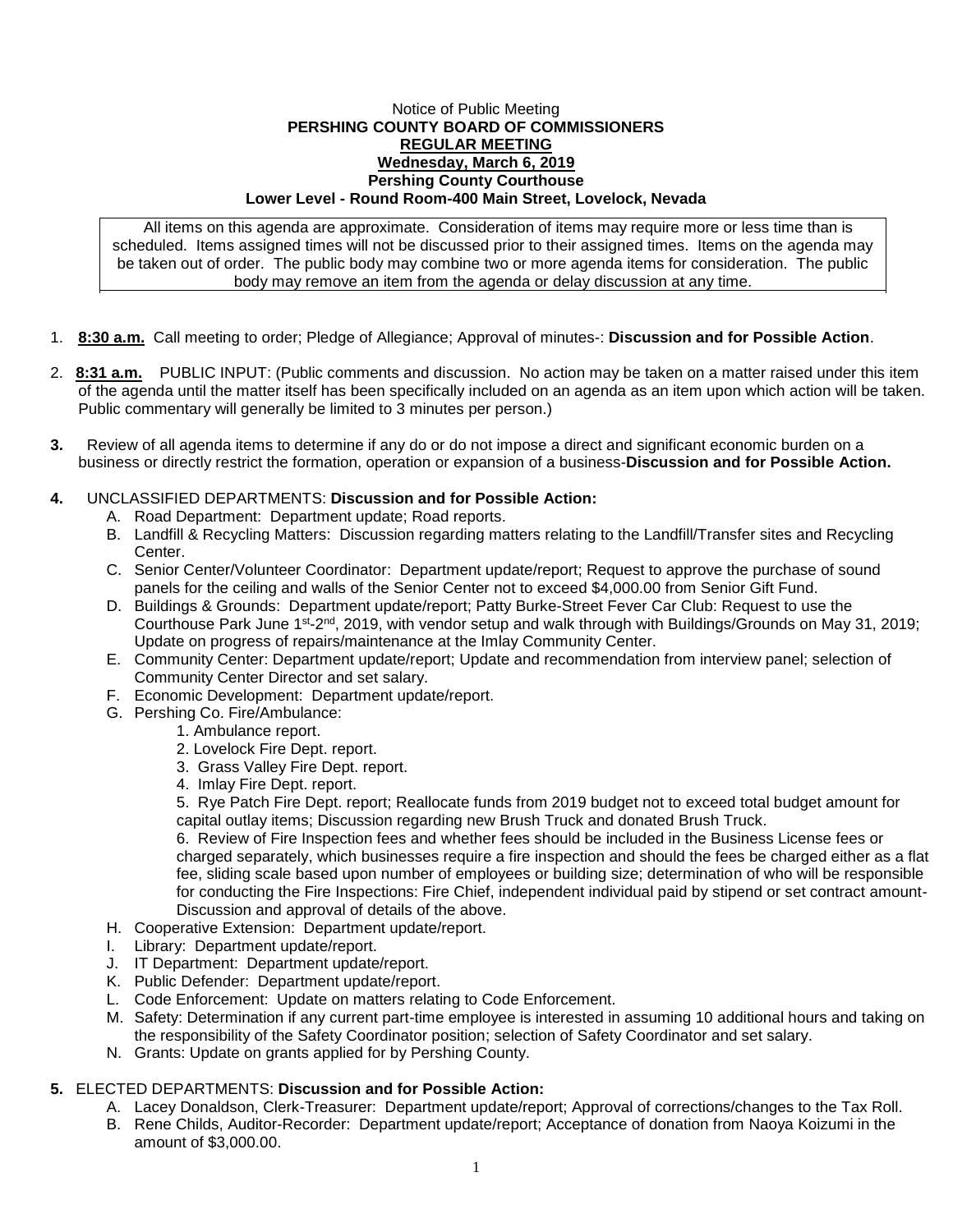- C. Laureen Basso-Cerini, Assessor: Department update/report.
- D. Bryce Shields, District Attorney: Department update/report; Request for approval of out of state travel for E. Blondheim and C. Steele to attend the 2019 ERICSA (Eastern Regional Child Support Association) conference 05/2019 in Niagara Falls, NY. Cost \$5,532.84 to be paid from State of Nevada child support incentive funds.
- E. Karen Stephens, Justice Court: Department update/report.
- F. Jerry Allen, Sheriff: Update/report on matters relating to the Pershing County Sheriff's Office; Approval to remove inventory items.
- 6. Update on progress of site location, design, funding, amenities and construction of future Law Enforcement; Approval to proceed with appraisal of APN #001-133-13 or #001-126-04- **Discussion and for Possible Action**.
- 7. Proclamations and Awards: **Discussion and for Possible Action**-(The Pershing County Board of Commissioners may make a Proclamation or present a service or other award on behalf of the County) National County Government Month-April 2019.
- 8. Derby Field Airport: Update on matters relating to the Derby Field Airport; Approval to renew Derby Field Airport Lease Agreement between Valley Tech Systems, Inc. and Pershing County for approximately an 18 month term at a rate of \$320.00 per month- **Discussion and for Possible Action.**
- 9. Approval to levy a special assessment on all taxable property within the confines of the Lovelock Valley Groundwater Basin for the Fiscal Year July 1, 2019, to June 30, 2020, in the amount of \$8,506.55- **Discussion and for Possible Action.**
- 10. Appointment of auditing firm Eide Bailly to perform the audit for Pershing County for year ending 6/30/2019 pursuant to NRS 354.624- **Discussion and for Possible Action.**
- 11. **10:00 a.m.** PLANNING & BUILDING DEPARTMENT/IMLAY WATER SYSTEM MATTERS: Update on matters relating to the department.
- 12. Approval of Amendment to the Interstate Interlocal Contract between the Division of Public and Behavioral Health, Community Health Services Program and Pershing County, (#C16131-1) from June 30, 2019 to June 30, 2021, for an assessed cost of \$3,412.75 per month- **Discussion and for Possible Action.**
- 13. Litigation Meeting.
- 14. Report from Legal Counsel.
- 15. Report from Administrative Assistant-County Commissioner's Office/HR Rep: Labor Negotiations: Approve one of the following: 1) to contract with Jordan Walsh to continue representing Pershing County in labor and employment related matters, and authorize and direct Allison MacKenzie to release the County's files to Jordan Walsh as soon as possible; 2) County to remain with Allison MacKenzie, Ltd; 3) County to receive file and to select a new attorney unrelated to Jordan Walsh or Allison MacKenzie, Ltd- **Discussion and for Possible Action.**.
- 16. Update on matters relating to the Pershing County Economic Development and Conservation Act- **Discussion and for Possible Action.**
- 17. Pershing Co. Centennial Planning Committee: Request for approval to provide one set of the centennial coin/lapel pin to each Pershing County employee; if this is not acceptable, then reduce amount charged to employees for purchase of a centennial coin/lapel pin from \$10 to \$6 per set- **Discussion and for Possible Action.**
- 18. Items for future agendas; topics for discussion at the Imlay Town Hall meeting on April 3, 2019 and the Grass Valley Town Hall meeting on March 30, 2019-**Discussion and for Possible Action.**
- 19. Correspondence.
- **20. 10:30 a.m.** Kristoffer Fisher-Enterprise Fleet Management: Discussion regarding proposal to Pershing County to partner with Enterprise Fleet Management for county vehicles- **Discussion and for Possible Action.**
- **21.** 2019 Legislative Updates:Update on matters relating to the 2019 Legislative matters- **Discussion and for Possible Action.**